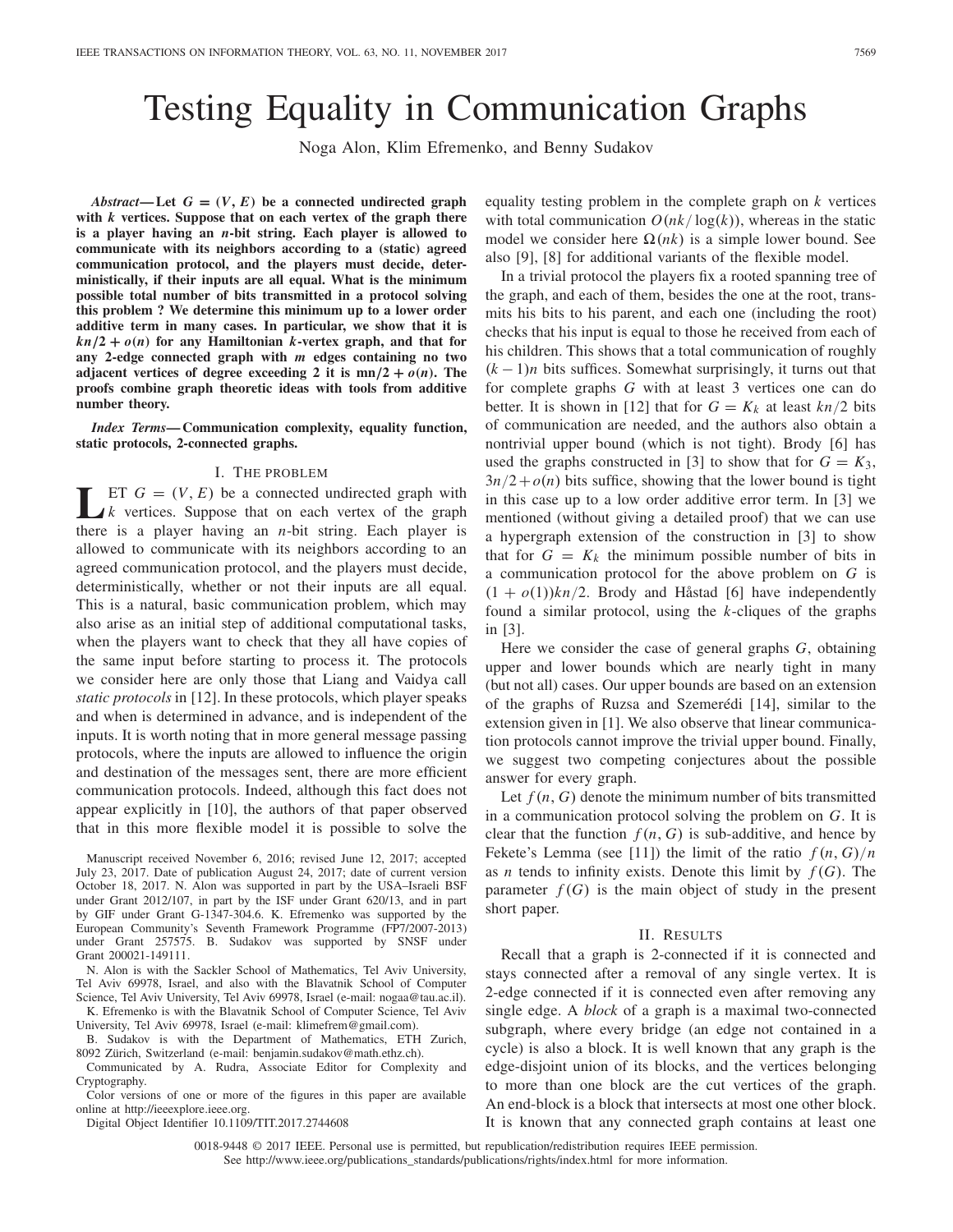end-block, see, e.g., [5], Section 5.2. Our first observation is the following.

*Proposition 1: For any connected graph G with blocks*  $G_1, G_2, \ldots, G_s$ 

$$
f(G) = \sum_{i=1}^{s} f(G_i).
$$

For a connected graph *G* let  $c_2(G)$  denote the minimum number of edges in a 2-edge connected graph *C* obtained from *G* by taking all vertices of *G*, and some of its edges, where edges are allowed to be taken twice. Thus, for example, for any Hamiltonian graph *G* on *k* vertices,  $c_2(G) = k$ , as shown by a Hamilton cycle *C* in *G*. For a tree *G* on *k* vertices,  $c_2(G) = 2(k - 1)$ , as shown by the graph *C* consisting of two copies of every edge of the tree. It is easy to see that for any graph *G* with *k* vertices  $c_2(G) = k$  if and only if *G* is Hamiltonian. Our main upper bound for  $f(G)$  is the following.

*Theorem 2: For any connected graph G,*  $f(G) \leq 0.5$   $c_2(G)$ The proof of this upper bound is the main contribution of the paper.

We proceed with the description of the (simple) lower bound. It is worth noting that this lower bound also follows from the work in [8].

*Definition 3: For a connected graph G let S denote the set of all cuts in G. For any edge e of G let S<sup>e</sup> denote the set of all cuts containing e. A fractional packing of cuts in G* is a function  $g : S \mapsto [0, 1]$  *so that for every edge e of G*,  $\sum_{(S,\overline{S}) \in \mathcal{S}_e} g(S,\overline{S})$  ≤ 1*. Let*  $\overline{f}c(G)$  *denote the maximum possible value of*  $\sum_{(S,\overline{S})\in\mathcal{S}} g(S, S)$ *, where the maximum is taken over all fractional packings of cuts g.*

*Theorem 4: For any connected graph*  $G = (V, E)$ *,*  $f(G) > f_c(G)$ .

Note that this implies that  $f(G) \geq k/2$  for any *k*-vertex graph, as the function assigning the value  $1/2$  to all cuts determined by single vertices, that is, all cuts of the form  $({v}, V-{v})$  for  $v \in V$ , is a fractional packing of cuts. Note also that clearly if *G'* is a spanning subgraph of *G* then  $f(G') \geq f(G)$  and hence the above  $k/2$  lower bound also follows from the fact that  $f(K_k) = k/2$ .

By the last theorem  $f(G) \ge \alpha(G)$  for every *G*, where  $\alpha(G)$ denotes the maximum size of an independent set in *G*. Indeed, all the cuts  $({v}, V - {v})$  as v ranges over all vertices in such an independent set are pairwise disjoint, and hence the function assigning to each of them the value 1 is a fractional packing of cuts.

The two theorems above suffice to determine  $f(G)$  in many cases.

*Corollary 5:*

- 1) *For any Hamiltonian graph G with k vertices*  $f(G) = k/2.$
- 2) *For any complete bipartite graph*  $G = K_{s,t}$  *with*  $t \geq$  $s > 1, f(G) = t.$
- 3) *For any* 2*-edge connected graph G in which no two vertices of degree bigger than* 2 *are adjacent, f* (*G*) *is exactly half the number of edges of G.*

A communication protocol is called *linear* if any bit it transmits is a linear combination of the input bits (and the bits received already). For simplicity we consider only linear combinations over  $Z_2$ , but the (simple) result that follows can be easily extended to all finite fields.

*Proposition 6: For any connected graph G on k vertices, any linear protocol for solving the equality problem requires communication of at least*  $(k - 1)n$  *bits.* 

#### III. PROOFS

## *A. Overview of the Main Proof*

The main technical contribution of this paper is Theorem 2 that provides an upper bound for  $f(G)$  which is tight in many cases. The proof is based on a construction, described in Lemma 9, which may be interesting in its own. In this lemma it is shown that for any fixed 2-connected graph *H* there is an *m*-vertex graph *F* consisting of  $m^{2-o(1)}$  pairwise edge disjoint copies of *H* (called special copies) so that each edge of *F* is contained in a unique special copy. It is not difficult to see that such a construction does not exist without the 2-connectivity assumption. This extends the construction of Ruzsa and Szemerédi in [14], see also [1].

The proof of the lemma combines the classical theorem of Whitney on the structure of 2-connected graphs with a well known extension of the classical construction of Behrend of dense sets with no 3-term arithmetic progressions.

In the Equality protocol for the main case of a 2-connected graph *H*, we first direct the edges of *H* such that every vertex has a non-zero indegree. The parameter *m* is chosen so that  $m^{2-o(1)}$  is roughly  $2^n$ . The input of each player can now be mapped to one of the special copies of *H* in *F*. The protocol proceeds by sending only log *m* bits for each edge of *H* to the player residing in the vertex to which the edge is incoming. This player checks two properties. First, that the edge is indeed an edge in *F*, and second, that this edge appears in the copy of *H* identified by his input. If any of this local check fails, the protocol outputs NOT-equal. If all these local checks go through, this means that  $H$  is a special copy in  $F$  such that it has at least one edge in common with the special copy of *H* that each player sees. By the property of  $F$ , in this case all the copies of the players must be the same. Hence, the local checks ensure the global consistency. The details require some work, and are described in what follows.

*1) Applications of Similar Techniques in Related Contexts:* Tools from additive number theory, and in particular the Behrend construction of dense sets of integers with no 3-term arithmetic progressions and its variants, have found several applications in the study of communication problems. An early application appears in [7], where the authors describe an efficient multi-party communication protocol in the "number on the forehead model", for deciding if the sum of inputs of a set of players has a prescribed value. Another upper bound for a communication game obtained by a variant of the Behrend construction appears in [13]. This communication game arises in the study of time-space tradeoffs for oblivious branching programs for element distinctness. Yet another example based on some extensions by Ruzsa of the Behrend construction appear in [2], in the study of parent identifying codes. Finally, the graphs in [3] have been applied in the study of radio networks (besides their application to the problem considered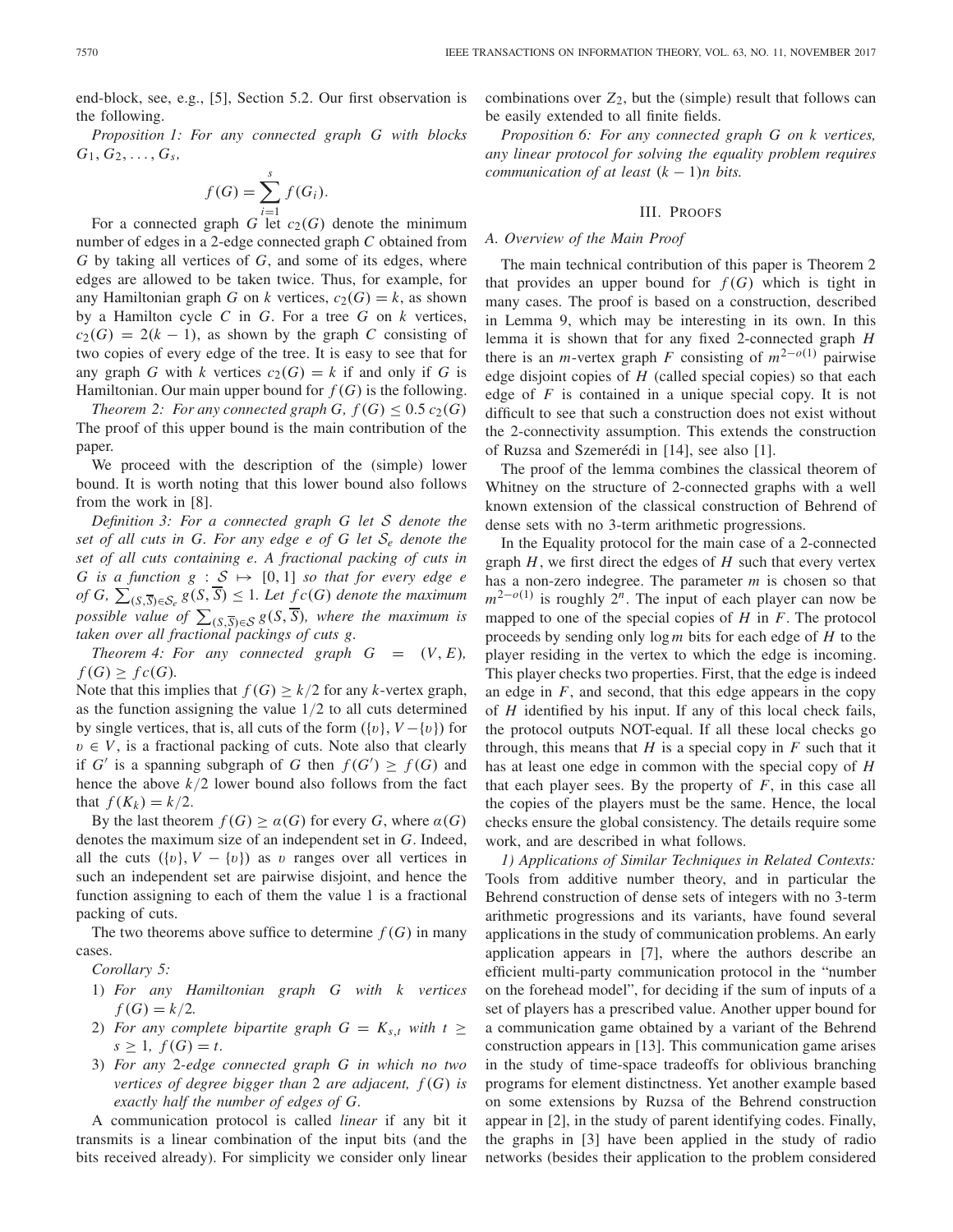here for the complete graph). Their construction also relies on a certain Behrend-type construction.

Although the number theoretic constructions in all these works are similar to each other, the proof of our main result here is very different from those of all the other results above in the way it combines the graph theoretic tools, and in particular, Whitney's classical Theorem on the so called ear decomposition of graphs, with the arithmetic construction.

#### *B. Preliminaries*

We start with the simple proofs of Propositions 1 and 6

*Proof of Proposition 1:* We apply induction on the number of blocks *s*. For  $s = 1$  there is nothing to prove. Assuming the result holds for  $s - 1$  we prove it for  $s, s \geq 2$ . Let  $G, G_1, \ldots, G_s$  be as in the proposition, and assume, without loss of generality, that  $G<sub>s</sub>$  is an end-block. Let v be the unique cut-vertex in  $G_s$  and let  $G'$  be the graph obtained from  $G$  by removing all vertices of  $G_s$  besides v. Thus  $G'$  has  $s-1$  blocks  $G_1, G_2, \ldots, G_{s-1}.$ 

To show that  $f(G) \leq \sum_{i=1}^{s} f(G_i)$  observe that one can first apply the best protocol for solving the problem in *Gs*. If all vertices of  $G_s$  have the same bit string as  $v$ , we can now apply the best protocol for  $G'$  to complete the required task, thus establishing the upper bound.

To prove the lower bound consider the best protocol for solving the problem for *G*. By considering its behavior only on inputs of length  $n$  in which all vertices of  $G_s$  have equal inputs we conclude that the number of bits transmitted by this protocol along edges of  $G'$  is at least  $f(n, G')$ . Similarly, by considering the scenarios in which all vertices of *G* have the same strings we conclude that the number of bits transmitted along edges of  $G_s$  is at least  $f(n, G_s)$ . This establishes the lower bound, completing the proof.  $\Box$ 

*Proof of Proposition 6:* Consider a linear protocol for the problem, and suppose it transmits *m* bits. Each bit is a linear combination of the *nk* bits representing the inputs of the *k* vertices. For each such combination, define a linear equation equating it to zero. The set of all these *m* equations is a homogeneous system of *m* linear equations in *kn* variables. If  $m \leq (k-1)n$  then the dimension of the solution space is bigger than *n*. However, the dimension of the space of all inputs in which all strings are equal is *n*, hence there is a solution, call it *s*, in which not all input strings are equal. Note that if each input string is the 0 vector, then all bits transmitted are 0, and the protocol must accept. Therefore, it must also accept the input *s*, as with this input all bits transmitted are also zero. But this means that the protocol errs on the input *s*, showing that a total communication of less than  $(k - 1)n$  is impossible in the linear case, as needed.  $\Box$ 

## *C. The Upper Bound*

In this section we prove Theorem 2. We need several lemmas, the first one is a known extension of the construction of Behrend in [4] of dense sets of integers with no 3-term arithmetic progressions.

A linear equation with integer coefficients

$$
\sum a_i x_i = 0 \tag{1}
$$



Fig. 1. The blue cycle is special copy of  $C_4$ , while the red one is not.

in the unknowns  $x_i$  is *homogeneous* if  $\sum a_i = 0$ . If  $X \subseteq$  $M = \{1, 2, \ldots, m\}$ , we say that *X* has no non-trivial solution *to* (1), if whenever  $x_i \in X$  and  $\sum a_i x_i = 0$ , it follows that all  $x_i$  are equal. Thus, for example, *X* has no nontrivial solution to the equation  $x_1 - 2x_2 + x_3 = 0$  iff it contains no three-term arithmetic progression.

*Lemma 7 (see, e.g., [1], Lemma 3.1):* For every fixed integer  $k \geq 2$  and every positive integer *m*, there exists a subset  $X \subset M = \{1, 2, \ldots, m\}$  of size at least

$$
|X| \ge \frac{m}{e^{10\sqrt{\log m \log k}}}
$$

with no non-trivial solution to the equation

$$
x_1 + x_2 + \dots + x_k = kx_{k+1}.
$$
 (2)

Note that if there is no nontrivial solution for the above equation there is also no non-trivial solution for each of the equations  $x_1 + x_2 + \cdots + x_r = rx_{r+1}$  for  $r \leq k$ , since a nontrivial solution of that together with  $x_{r+1} = x_{r+2} = \cdots$  $x_k = x_{k+1}$  yields a non-trivial solution of (2).

We also need a basic result on 2-connected graphs, first proved by Whitney [16]. An *ear* of an undirected graph *G* is a path *P* where the two endpoints of the path may coincide, but where otherwise no repetition of edges or vertices is allowed. A *proper ear decomposition* of *G* is a partition of its set of edges into a sequence of ears, such that the first ear is a cycle, the two endpoints of any other ear are distinct and belong to earlier ears in the sequence and the internal vertices of each ear (if any) do not belong to any earlier ear. The following result was first proved by Whitney (it is also an easy consequence of Menger's Theorem.)

*Lemma 8 (Whitney [16]):* A graph *G* is 2-connected if and only if it has a proper ear decomposition.

Let *H* be a graph with *k* vertices  $\{v_1, v_2, \ldots, v_k\}$ . Let *F* be a *k*-partite graph with classes of vertices  $V_1, V_2, \ldots, V_k$ . A copy of *H* in *F* is called a *special copy* if for each  $1 \le i \le k$ the vertex playing the role of  $v_i$  belongs to  $V_i$ , see Figure 1. Call *F* a *faithful host* for *H* if the set of its edges is the edgedisjoint union of special copies of *H*, and *F* contains no other special copy of *H* besides the  $|E(F)|/|E(H)|$  copies defining its set of edges. See for example Figure 2, it contains three cycles: red, blue and green, but it is not a faithful host since the set of nodes  $V_{11}$ ,  $V_{22}$ ,  $V_{33}$  is another special copy of  $C_3$ . The following lemma is a crucial ingredient in the proof of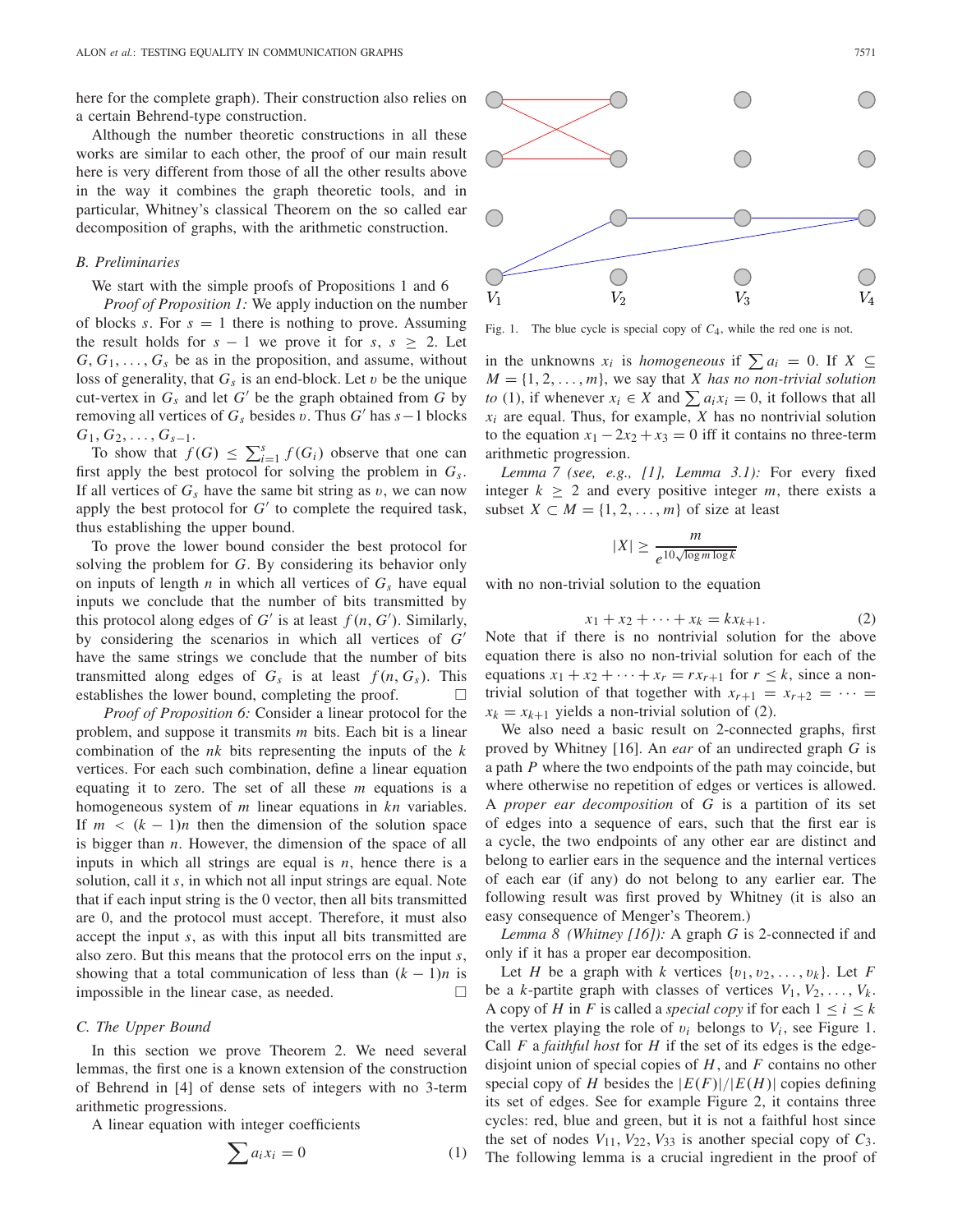

Fig. 2. The above is not a *faithful host* for *C*3.



Fig. 3. An ear decomposition of *H* and its numbering. The first ear is red, the second is green and the third is blue.

Theorem 2. The special case when *H* is a cycle is proved in [1].

*Lemma 9:* Let *H* be a 2-connected graph with *k* vertices, and let *m* be a positive integer. Then there is a faithful host *F* for *H* with classes of vertices  $V_1, \ldots, V_k$ , each of size *km*, containing at least

$$
\frac{m^2}{e^{10\sqrt{\log m \log k}}}
$$

special copies of *H*.

*Proof:* By Lemma 8 there is a proper ear decomposition of *H*. Fix such a decomposition, and denote the ears in it by  $P_1, P_2, \ldots, P_s$ , in order, where  $P_1$  is a cycle and each  $P_j$  for  $j > 1$  is a path whose endpoints lie on vertices of earlier ears. Define a numbering of the vertices of *H* as follows. The vertices of the cycle  $P_1$  are numbered  $v_1, v_2, \ldots, v_t$ , according to their order on the cycle. Assuming we have already numbered all vertices in the first *p* ears by  $v_1, v_2, v_3, \ldots, v_\ell$ , consider the next ear  $P_{p+1}$ . If it contains no internal vertices there is no new vertex in it that should be numbered. Otherwise, suppose the endpoints of this ear are  $v_i$  and  $v_j$ , where  $i < j$ , and suppose it has *q* internal vertices. Then this ear is a path of length  $q + 1$  from  $v_i$  to  $v_j$  and its vertices are numbered so that the vertices of the path are  $v_j$ ,  $v_{\ell+1}$ ,  $v_{\ell+2}$ , ...,  $v_{\ell+q}$ ,  $v_i$  in this order. See for example Figure 3

Let  $X \subset \{1, 2, \ldots, m\}$  be as in Lemma 7. The host graph *F* is defined as follows. Its vertex classes are the classes  $V_1, V_2, \ldots, V_k$ , where each  $V_i$  is of size *km* (the first classes can be smaller, but this is not essential for our purpose here, hence we prefer the more symmetric description as above).

With slight abuse of notation denote the vertices of each set  $V_i$  by  $\{1, 2, \ldots, km\}$  but recall that these sets are pairwise disjoint. The graph  $F$  contains  $m|X|$  special copies of  $H$ defined as follows. For each integer *y*,  $1 \le y \le m$  and each  $x \in X$ , there is a special copy of *H* in *F*, which we denote by  $H_{x,y}$ , in which  $y + (i - 1)x \in V_i$  is the vertex playing the role of  $v_i$  (for all  $1 \le i \le k$ ). It is easy to see that all these special copies are pairwise edge disjoint. In fact, these copies satisfy a stronger property: no two of them share two vertices, since the values of  $y + (i - 1)x$  for two distinct indices *i* determine uniquely *x* and *y*.

It remains to prove that the only special copies of *H* in *F* are the copies  $H_{x,y}$  used in its definition. Let  $H'$  be such a special copy. Then it contains an edge between *V*<sup>1</sup> and *V*<sup>2</sup> which connects  $y \in V_1$  to  $y + x \in V_2$ , where  $1 \le y \le m$ and  $x \in X$ . Let  $u_1, u_2, \ldots, u_k$  be the vertices of  $H'$ , where  $u_i \in V_i$  for all *i*. Note that we denote the vertices of  $H'$  by  $u_i$ , whereas the vertices  $v_i$  denote those of  $H$ . The special copy  $H'$  is isomorphic to *H*, where the isomorphism maps  $u_i$  to  $v_i$ for each *i*. Our objective is to prove that  $u_i = y + (i - 1)x$ for all  $i$ . To do so we show, by induction on  $p$ , that this holds for each of the vertices  $u_i \in V(H')$  where  $u_i$  plays the role of  $v_i \in V(H)$  and  $v_i$  belongs to the union of the vertices in the first *p* ears in the ear decomposition of *H*. The first ear,  $P_1$ , is a cycle on the vertices  $v_1, v_2, \ldots, v_t$ . By the construction of *F* there are  $x_1 = x, x_2, \ldots, x_t \in X$  so that  $u_{i+1} - u_i = x_i$ for all  $1 \leq i \leq t - 1$  and  $u_t - u_1 = (t - 1)x_t$ . Indeed the construction of *F* ensures that for every edge  $u'u''$  connecting a vertex  $u' \in V_i$  and a vertex  $u'' \in V_i$ , the difference  $u''$ *u'* is  $(j - i)x$  for some *x* ∈ *X*. Therefore  $x_1 + x_2 + \ldots$  $x_{t-1} = (t-1)x_t$ . Since  $t \leq k$ , the property of the set *X* implies that  $x_i = x_1 = x$  for all  $1 \leq i \leq t$ , establishing the required beginning of the induction. Assuming the induction claim holds for the vertices in the first *p* ears, consider the next ear  $P_{p+1}$ . If it contains no internal vertices there is nothing to prove, hence assume it contains  $q$  internal vertices. Let the ear  $P_{p+1}$  be  $v_j$ ,  $v_{\ell+1}$ ,  $v_{\ell+2}$ , ...,  $v_{\ell+q}$ ,  $v_i$ , where  $i < j$ . By the induction hypothesis  $u_i = y + (i - 1)x$  and  $u_j = y + (j - 1)x$ . By the construction of *F* there are  $x_1, x_2, \ldots, x_{q+1} \in X$  so that  $u_{\ell+1} - u_i = (\ell + 1 - i)x_1$ ,  $u_{\ell+i+1} - u_{\ell+i} = x_{i+1}$  for 1 ≤ *i* ≤ *q* − 1, and  $u_{\ell+q} - u_i = (\ell + q - i)x_{q+1}$ . Since

$$
(u_j - u_i) + (u_{\ell+1} - u_j) + (u_{\ell+2} - u_{\ell+1})
$$
  
 
$$
+ \cdots + (u_{\ell+q} - u_{\ell+q-1}) = u_{\ell+q} - u_i
$$

we conclude that

$$
(j-i)x + (\ell + 1 - j)x_1 + x_2 + \cdots + x_q = (\ell + q - i)x_{q+1}.
$$

As  $\ell + q - i \leq k$  the property of *X* implies that  $x = x_1 =$  $x_2 = \cdots = x_{q+1}$  completing the proof of the induction and implying the assertion of the lemma.  $\Box$ 

*Proof of Theorem 2:* Let *G'* be a two edge-connected graph with  $c_2(G)$  edges obtained from  $G$  as in the definition of  $c_2(G)$ . Thus, the set of vertices of  $G'$  is equal to that of  $G$ , and each of its edges is an edge of *G*, where some edges may be taken twice. In addition,  $G'$  is 2-edge connected and has the minimum possible number of edges among all graphs as above. By the minimality, the only edges of  $G'$  that appear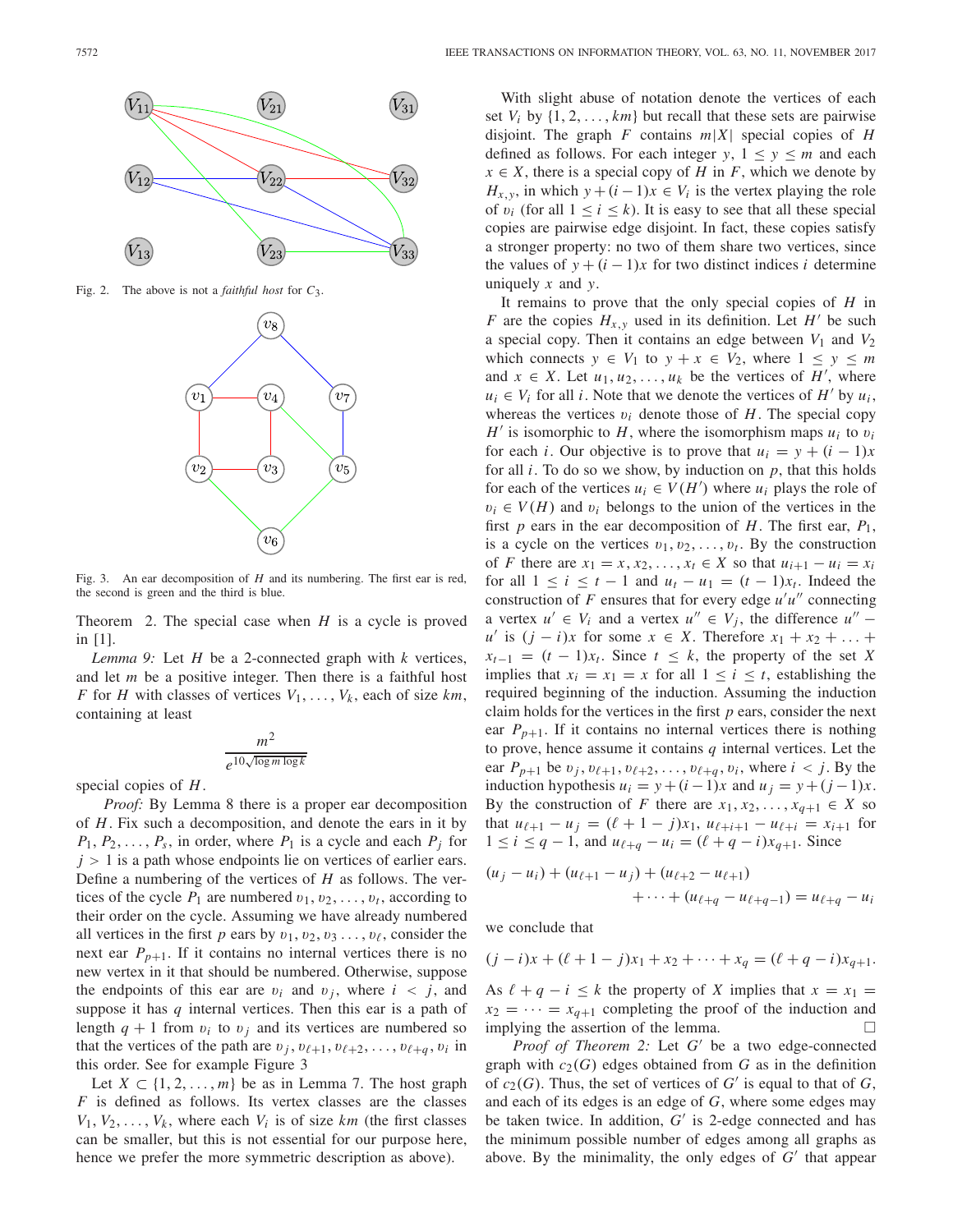twice are the ones not contained in any cycle of length at least 3 of *G'*, that is, these are bridges of (the underlying subgraph of)  $G'$ . We have to show that  $f(G')$  is at most half the number of edges of *G* .

By Proposition 1 it suffices to prove it for all blocks of *G* , where for blocks consisting of a single edge (taken twice) this is trivial, as obviously  $f(K_2) = 1$ . Every nontrivial block of *G*' is 2-connected, and it thus suffices to show that for any 2-connected graph  $H = (V, E), f(H) \le 0.5|E|$ .

Let *k* denote the number of vertices of *H*. For a given (large) integer *n*, let *m* be the smallest integer so that

$$
\frac{m^2}{e^{10\sqrt{\log m \log k}}} \ge 2^n.
$$

Thus

$$
\log_2 m = 0.5 n + O(\sqrt{n \log k})
$$

and

$$
\lceil \log_2(km) \rceil = 0.5 \ n + O(\sqrt{n \log k}) + O(\log k) = (0.5 + o(1))n.
$$

Fix a numbering  $v_1, v_2, \ldots, v_k$  of the vertices of *H* according to the proof of Lemma 9, and let *F* be a faithful host for *H*, with classes of vertices  $V_1, V_2, \ldots, V_k$ , containing at least  $2^n$ special copies of  $H$ . Fix  $2^n$  special copies. The input strings are now represented by special copies of *H* in *F*. Orient the edges of *H* so that the indegree of every vertex is positive. This is possible, since *H* is 2-connected. Indeed, using an ear decomposition of *H* we can orient the initial cycle cyclically and then orient each ear as a directed path.

For each special copy  $H'$  of  $H$ , let  $u_i \in V(H')$  denote the vertex playing the role of  $v_i \in V(H)$ . The player  $P_i$  residing at the vertex  $v_i$  of *H* transmits the identity of the vertex  $u_i$ in the special copy of *H* representing his input to all players  $P_i$  so that there is an edge of *H* oriented from  $v_i$  to  $v_j$ . Note that this amounts to a total transmission of

$$
\lceil \log_2(km) \rceil |E(H)| = (0.5 + o(1)) |E| n
$$

bits. In addition, each player observes if the identities of the vertices he received from his in-neighbors are indeed consistent with the ones in his copy, and reports about this to his out-neighbors (this amounts to another single bit per edge). If there is some inconsistency, this information reaches some player who reports that the inputs are not all equal. If everything is consistent, the players report that all inputs are equal.

It is clear that if all inputs are equal then the players report so. To complete the proof we show that if they report that the inputs are all equal, this is indeed the case. For every *i* let  $u_i$  be the identity of the vertex in  $V_i$  reported by *i* to his out-neighbors. Let the special copies of the players be  $H_1, H_2, \ldots, H_k$ , where  $H_i$  is the copy of the player  $P_i$ . If  $(v_i, v_i)$  is an edge of *H* oriented from  $v_i$  to  $v_i$ , and  $v_i$  who gets the identity of the vertex  $u_j \in V_j$  from the player  $P_j$ , finds it consistent with his copy, then the edge  $u_j u_i$  belongs to the special copy  $H_i$  of  $P_i$ . Therefore, if no player reports an inconsistency, then the subgraph of  $F$  on the vertices  $u_1, u_2, \ldots, u_k$  is a special copy of *H* in *F*. However, since  $F$  is a faithful host for  $H$  this copy must be one of the original special copies of *H* in *F*, and as it contains an edge of each  $H_i$  (as the indegree of each vertex is positive) this special copy must be equal to  $H_i$  for all  $i$ , showing that indeed all these copies are equal. This completes the proof.  $\Box$ 

## *D. The Lower Bound*

As mentioned in Section 2 the assertion of Theorem 4 follows from the results of [8]. For completeness we include a short proof.

*Proof of Theorem 4:* Consider a deterministic communication protocol that solves the equality problem for inputs with *n* bits on  $G = (V, E)$ . For each edge  $e \in E$ , let  $b(e)$  denote the number of bits transmitted during the protocol along *e*. We claim that for every cut  $(S, \overline{S})$  in  $G \sum_{e \in (S, \overline{S})} b(e) \geq n$ . Indeed, otherwise there are two distinct strings of length *n*, *x* and *y*, so that the communication along the edges of the cut is identical when all inputs are *x* and when all inputs are *y*. But in that case it is easy to see that the protocol behaves identically when all inputs are *x*, when all inputs are *y*, and also when all vertices of *S* have input *x* and all those in  $\overline{S}$ have input *y* (and vice versa). Thus the protocol cannot behave correctly, proving the claim.

By the claim it follows that a lower bound for  $f(n, G)$  is the solution of the following linear program:

Minimize 
$$
\sum_{e} b(e)
$$
 subject to the constraints  
\n $b(e) \ge 0$  for all  $e \in E$  and  
\n $\sum_{e \in (S, \overline{S})} b(e) \ge n$  for every cut  $(S, \overline{S}) \in S$ , (3)

where  $S$  is the set of all cuts of  $G$ . The dual of this program is:

Maximize  $n \cdot \sum_{(S,\overline{S}) \in S} g(S,\overline{S})$  subject to the constraints  $g(S, \overline{S}) \ge 0$  for all  $(S, \overline{S}) \in S$  and  $\sum_{(S, \overline{S}), e \in (S, \overline{S})} g(S, \overline{S}) \le 1$ for every edge  $e \in E$ .

This last maximum is exactly  $n \cdot fc(G)$ , completing the proof.  $\Box$ 

*Proof of Corollary 5:*

- 1) By Theorem 4 and the paragraph following its statement  $f(G) \geq k/2$  for any *k*-vertex graph *G*. By Theorem 2, for the cycle  $C_k$  on k vertices  $f(C_k) \leq k/2$ . The desired result follows since if  $G'$  is a spanning subgraph of  $G$ then clearly  $f(G) \leq f(G')$ .
- 2) For any tree *T* on *k* vertices  $f(T) = k 1$  (for example, by Proposition 1). This implies the result for  $s = 1$ . For larger *s* the lower bound follows from Theorem 4 by the fact that for any graph *G* with independence number  $\alpha = \alpha(G)$ ,  $fc(G) \ge \alpha$  as the  $\alpha$  cuts  $(v, V(G) - \{v\})$ for  $v$  in a maximum independent set are pairwise edge disjoint. The upper bound follows from Theorem 2 by considering a spanning subgraph of  $K_{s,t}$  consisting of a cycle of length 2*s* together with two of the edges incident with any vertex of  $K_{s,t}$  uncovered by the cycle.
- 3) The upper bound follows from Theorem 2. To prove the lower bound note that *G* is the edge disjoint union of induced paths, each of length at least 2. For each such path  $v_1, v_2, \ldots, v_s$  in which all internal vertices are of